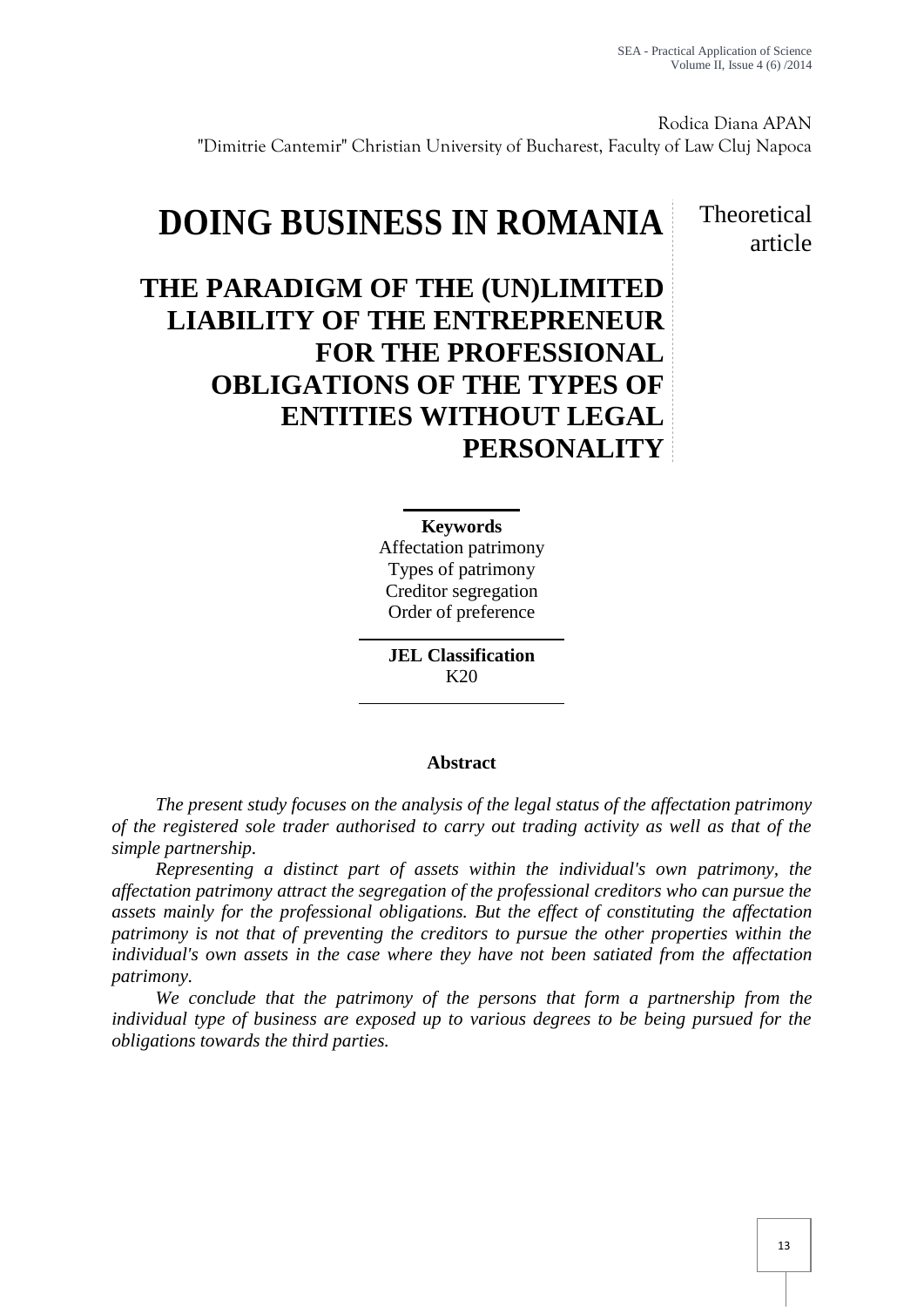#### **On the theory of the affectation patrimony of the natural person who carries out authorized economic activities**

The patrimony, whose holder is any natural or legal person, includes, according to the definition of Art. 31, paragraph 1 of the Civil Code, all rights and obligations which can be monetised and belong to it, and the division or affectation of the unique patrimony can be achieved, according to the provisions in paragraph 2 of the same article, only under the assumptions and conditions set forth by law, thus establishing the principle of division and affectation *ex lege* of the unique patrimony: "*Art. 31. - (1)Any natural or legal person holds a patrimony that includes all the rights and duties that can be monetised and belong to it. (2) It may be subject to a division or an affectation only in the cases and under the terms set forth by law. (3) Patrimonies of affectation are fiduciary patrimony masses set up according to the provisions of Title IV of Book III, affected to the exercise of an authorized profession and other patrimonies determined by law."*

Art.31, paragraph (1) of the Civil Code provides for the principle that the patrimony of the natural person is unique - *uniqueness of patrimony* - and inside it, according to Article 31, paragraphs (2) and (3), patrimony masses can be created.

According to Art. 31, paragraph 3 of the Civil Code, the affectation patrimony is grouped in the following categories:

a) fiduciary patrimony, constituted according to the provisions of Title IV of Book III of the Civil Code;

b) patrimony affected by the exercise of an authorized profession;

c) other patrimonies determined by law.

Further, on the regulation of patrimony division, the Civil Code provides at Art. 32: "**(1)** In case of division or affectation, transfer of rights and obligations from a patrimony mass to another, in the same patrimony, is done subject to the conditions provided by law and without prejudice to the rights of creditors of each of the patrimony masses. **(2)**In any cases pursuant to paragraph (1), transfer of rights and obligations from a patrimony mass to another does not represent an alienation." For the division-affectation complementarity, the distinction between patrimonial transfer - inter patrimonial transfer is made (see Stoica, 2013);

In the latter category, as provided in Article 31, paragraph (3), c), which includes "other patrimonies determined by law", there is the affectation patrimony that can be represented by the types of authorized natural persons who carry out economic activities, namely, authorized natural person, individual entrepreneur holder of an individual company, natural person member of a family business, regulated by Government Ordinance 44/2008 and by the Civil Code (for the

reflection of the theory affectation patrimony in jurisprudence see ICCJ jurisprudence with note by Rizoiu: *Authorized natural person*. *Legal status*. *Extent of liability* and analyzed in Rizoiu 2012, p.5 along with other relevant case studies in the field of affectation patrimony, p.8-11).

The affectation patrimony, as defined in Art. 2, letter j of Government Ordinance no. 44/2008 includes all assets, rights and obligations of authorized natural persons, holder of an individual company or members of a family business, affected for the purpose of exercising an economic activity, constituted as a distinctive fraction from the patrimony of the natural person, separate from the general bond of the personal creditors thereof. As indicated in the doctrine, (Piperea, 2012a, p.670) the affectation patrimony includes both the affected assets and those acquired during the course of business. Opposability of the affectation patrimony represented by the types of authorized natural persons carrying out economic activities can be done, according to Piperea (2012a), through the accounting of the affected patrimony, therefore the opposability may result from the accounting documents. The Catana doctrine (2013 p.97) also states that "*the problem of advertising and that of the opposability of the affectation patrimony is not solved*". It is obvious that this regulation is amorphous in this respect.

It is revealed (see Catana 2013, p.97), regarding the affectation patrimony, that there is the following distinction: formation of the affectation patrimony by the types of authorized natural persons who carry out economic activities constitutes "an inter-patrimonial separation, a division or fraction for a special affectation" of the personal property of the individual, not "a separation of patrimonies".

Government Ordinance no. 44/2008 states that an authorized person carrying out economic activities that meet the typologies listed above have the right to opt/right to choose for setting up, or not, an affectation patrimony. In practice, informing persons wishing to carry out an authorized business on the right to choose to form an affectation patrimony in relation to the obligation to register in the Trade Register under Government Ordinance no. 44/2008 is achieved through the NTC website which publishes, for each of the types of professionals regulated by Government Ordinance no. 44/2008, the documents needed for registration, which also includes the "act of establishing an affectation patrimony" v.www.onrc.ro; Art. 10 paragraph (2) of Government Ordinance no. 44/2008 refers to Annex 1 of the Ordinance, which also indicates the necessary documents for registration in the Trade Register.

But what is the reason for establishing an affectation patrimony by the types of authorized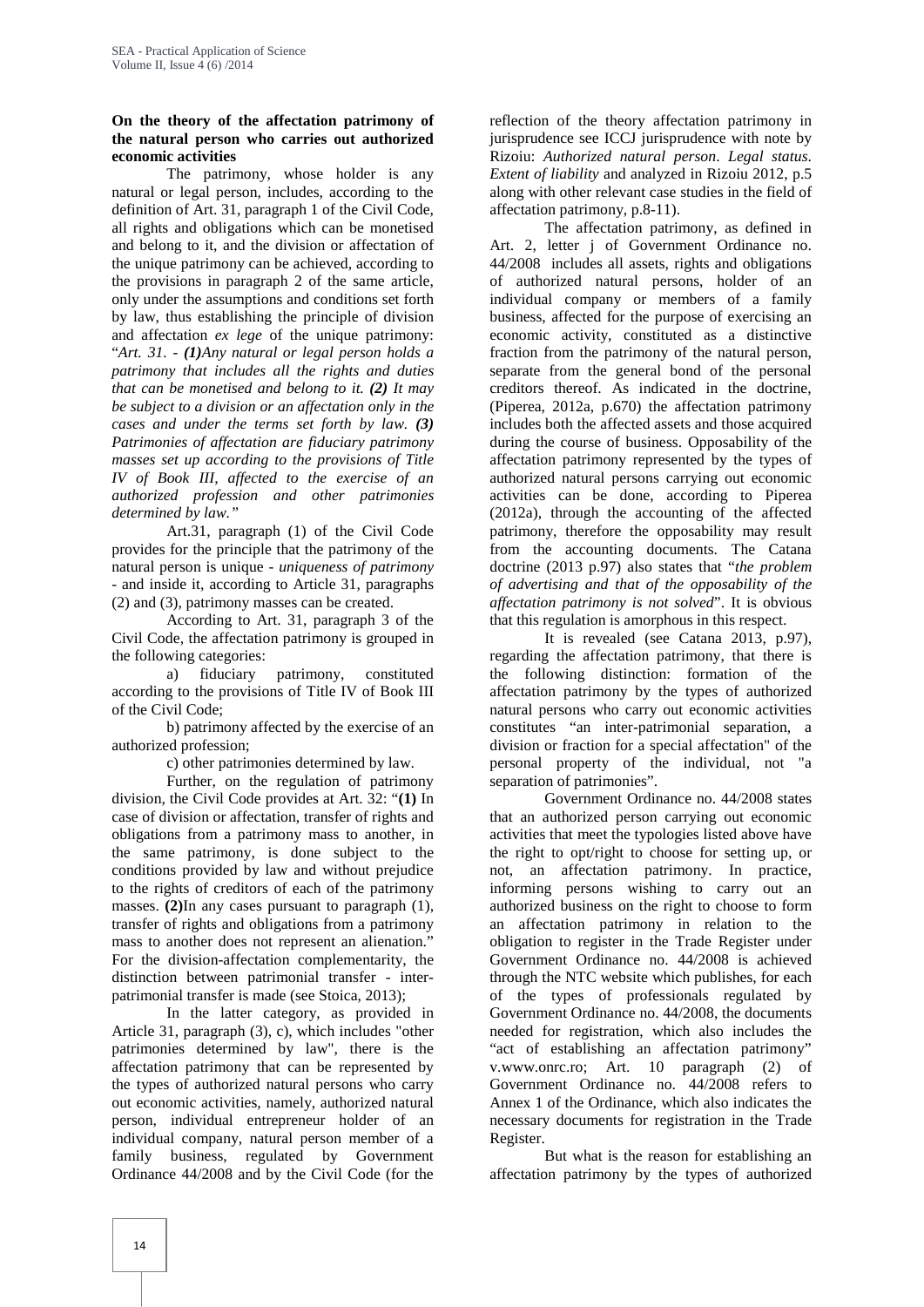persons carrying out economic activities and what are the consequences of their professional creditors or personal creditors? (see Lipcanu 2009, p.69).

Identifying the affectation patrimony as "a technique for organizing liability and also a way of limiting the liability of the holder for professional obligations", the doctrine of Tuleasca (2014, p.3) and the doctrine cited there synthesizes the reason for creating an affectation patrimony so ".... maintaining the right balance between the professional and economic activity or activities and the risks inherent, and the need to protect the personal assets of the entrepreneur and his family."

Following the analysis of the situation of the two categories of creditors - creditors of a patrimony mass/divisions, namely professional creditors and personal creditors of the natural person doing an authorized business in one of types provided by Government Ordinance no. 44/2008, doctrine (see Piperea 2012a, p.60-71; Catana, 2013, p.98) reveals "the segregation (separation, isolation) of professional creditors", segregation founded on Art. 2324, paragraph 3 of the Civil Code:

*"Art. 2.324. - (1)The one who is personally obliged is liable for all his movable and immovable assets, present and future. They serve as common security for its creditors.*

*(2) Undetectable assets cannot be part of the security referred to in paragraph (1).*

*(3) Creditors whose claims have been born in relation to a division of patrimony, authorized by law, must first seek the assets subject to that property mass. If these are not sufficient to satisfy the claims, the other patrimony of the debtor can be pursued as well.*

*(4) The assets subject to a division of patrimony affected by the exercise of a profession authorized by law may be pursued only by creditors whose claims have been born in relation to that profession. These creditors will not be able to pursue the other assets of the debtor."*

According to these provisions, in the event that the affectation patrimony was established by the types of natural persons carrying out authorized economic activities, creditors who have a claim arising from the professional activity of the debtor authorized natural persons, will first pursue the assets that are subject to the affectation patrimony constituted for this purpose. Only if the assets included in this patrimony are insufficient to satisfy the claims, creditors who have a claim resulting from the professional activity on an authorized natural person will be able to pursue the personal property (patrimony), or the other patrimony of the individual debtor (for the relative autonomy of the affectation patrimony seeStoica, 2013).

As a consequence, we synthesize from the doctrine (developed extensively in Catana R., 2013 *Commercial Law in Power-point*, Bucharest,

Juridical Publishing, p.98) the effects of the provisions of Art.2.324, paragraph 3 of the Civil Code under the following aspects:

- "an order of preference, following the formation of the affectation patrimony" is established among creditors, i.e. the creditors who have a claim resulting from a professional activity will pursue, with preference/priority, the assets subject to the affectation patrimony, but they may also pursue, to the extent that the debt will not be covered as a result of this priority, the other assets from the personal property of the individual;

- "a permanent ban" is established for personal creditors when it comes to pursuing the profession affected patrimony, given that the establishment of the affectation patrimony is separate from the general bond of the personal creditors of the authorized natural person who carries out authorized economic activities. (seeRizoiu, 2012, p.13-14 and Lipcanu, 2009, p.69).

For freelance professions, even if their analysis is not the topic of this study, we must note a stricter legal regime for creditors whose claims are born in relation to that profession, a regime stemming from the application of Art.2.324, paragraph 4 of the Civil Code; they can pursue only the assets of the patrimony affected by the exercise of the profession, excluding other assets from the personal property of the debtor, the individual exercising the profession (Rizoiu, 2012, p.13-14).

In the doctrine, the critique of how the affectation patrimony of the person carrying out an authorized economic activity vs. that of persons exercising freelance professions (Tuleasca, 2014, p.4), stems from this, namely the "inadequate and unfair" nature of the regulation, which violates "the principle of equality of creditors" and from the fact that for professional obligations, the person carrying out an authorized economic activity "is obligated, unlimited, to his professional creditors", and even if this unlimited liability has a subsidiary nature, the authorized person "cannot protect its personal property from professionals creditors". (Tuleasca, 2014, p.4 proposes amending and supplementing the legal framework of the affectation patrimony of the person carrying out an authorized economic activity in the sense of "waterproofing" the personal property by removing the right of professional creditors to pursue the assets belonging to the personal patrimony).

We conclude therefore that separate from people of a liberal profession, for the person carrying out an authorized economic activity there is no limitation of liability for professional obligations which operates *ex lege*for the affectation patrimony constituted for this purpose. The personal property is not protected from professional creditors, and the unlimited liability is attenuated only by its subsidiary nature.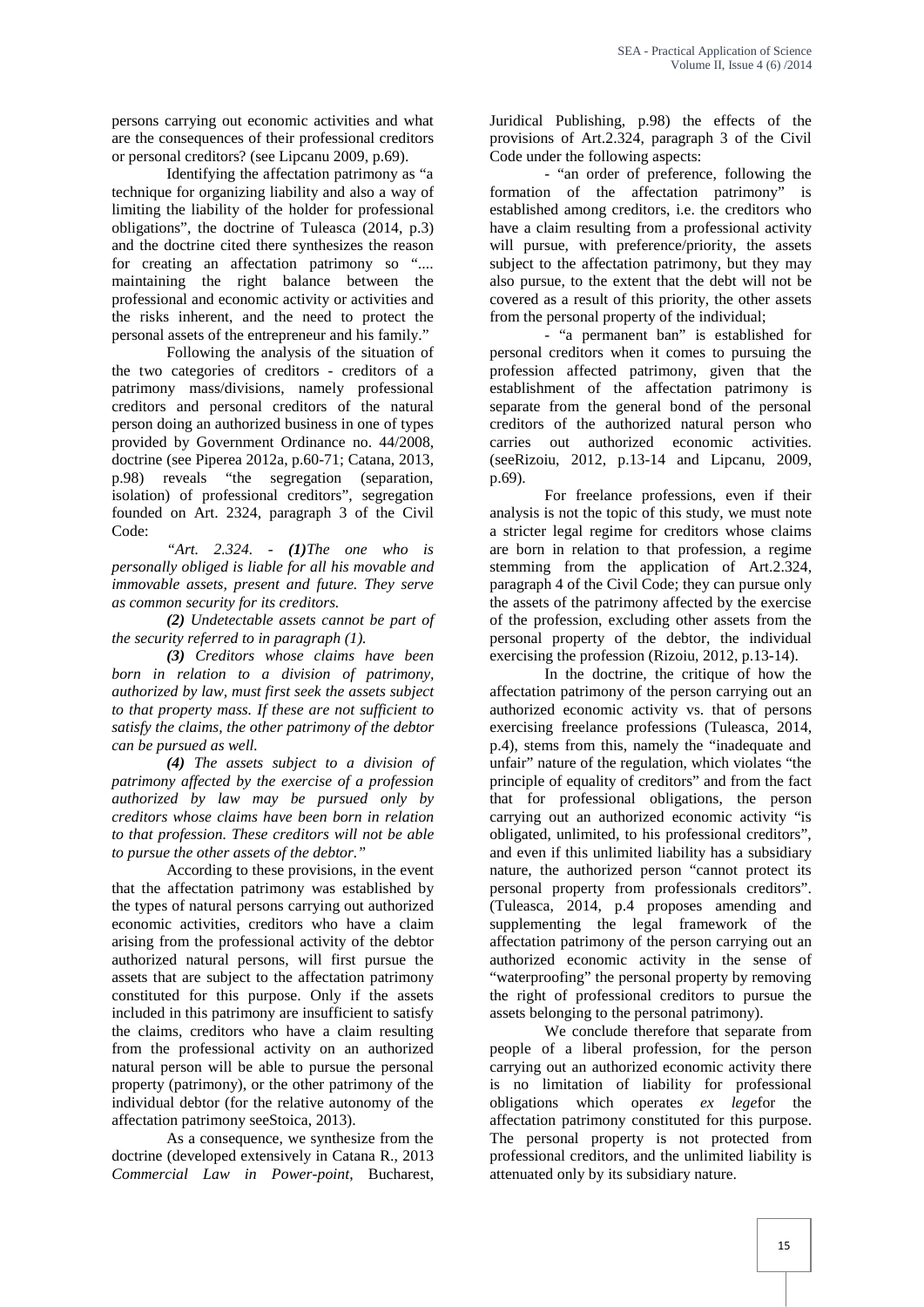In practice, the theory of creditor segregation finds polyform applicability in the realm of objection to enforcement (finality observed and developed in the doctrine by Piperea, 2012b), and given the creative nature of jurisprudence, the list of categories of appeals that can be made in the matter is not exhaustive:

-appeal filed by the person carrying out an authorized economic activity or by the creditor with a professional debt, assuming commencement of foreclosure by the personal creditor (ii) against the affectation patrimony established for professional reasons;

- appeal filed by the person carrying out an authorized economic activity, assuming commencement of foreclosure by the creditor with a professional claim against the assets from the personal patrimony that are not included in the affectation patrimony, without observance of the pursuing rule;

- appeal filed by the creditor with a professional debt, assuming commencement of foreclosure by the personal creditor against the affectation patrimony set up for professional reasons - competition between creditors.

#### **Simple partnership**

For a company without legal personality, such as a simple partnership, contributions become the co-ownership of the associates under Art. 1883, paragraph 1, sentence II of the Civil Code, unless they have agreed, expressly, that they will be used in common.

Not having its own patrimony, because it does not acquire legal personality, the legal status of the assets contributed in the simple partnership is provided by Art. 1883, paragraph 1: contributions are the co-ownership of the associates, unless they have agreed, expressly, that they will be used in common and it is circumscribed by the doctrine, for the co ownership, as follows: - contributions have "undivided co-ownership" - "the contributed asset is taken out of the individual patrimony of the associate and enters into the co-ownership of the associates"; - "a common affectation patrimony is established" (see Piperea 2012a, p.306- 307, 313, 349-351).

As for the obligations of the associates to company creditors - professional creditors, Art. 1920, paragraph (1) of the Civil Code provides, mainly, that liability is engaged with the assets in undivided co-ownership of the associates, which creditors are required to pursue with priority, and responsibility of the associate's own patrimony can be drawn proportionally to his contribution, only if the social creditor could not be satisfied from the common property of the associates; so, as indicated in the doctrine (see widely Piperea 2012a and

Baias p.349-351 et al, 2012), a segregation of professional creditors exists.

The nature of company/associate liability to creditors of the company is thus unveiled: liability is subsidiary and limited to the contribution to the common affectation patrimony of the associates.

The provision relating to the segregation of professional creditors is similar, on a particular segment, to that regarding pursuing a natural person carrying out an authorized economic activity, who has established an affectation patrimony for this activity, by creditors whose obligations result from this activity. The segment common to both hypotheses is that the creditors who have a claim resulting from the professional activity will pursue with preference/priority the assets that are part of the affectation patrimony, either that set up by the authorized person or that established by the associations in the simple partnership and also, they can pursue, as an alternative, to the extent that the claim is not covered by this priority pursuit, other assets from the personal property of the person who is authorized or has set up a simple partnership. But when determining the extent of liability of the latter to professional creditors the joint segment separates, the regulation given having distinct facets: while the authorized person remains liable unlimited - to professional creditors, associations /shareholders in the simple partnership are liable in a limited manner, depending on the proportion of their contribution to the simple partnership's affectation patrimony.

What will be the situation of personal creditors of associations/shareholders in the simple partnership? Can they track the assets in undivided co-ownership? In accordance with the provisions of Art.1920 paragraph 2 of the Civil Code, the personal creditor of an associate/shareholder, to the extent that it could not be satisfied from its own assets, may request, as appropriate, to be returned or separated and to assign his debtor (associate/shareholder in the simple partnership) the due share of common property of its associates, with the proper application of Art.1.929 provisions relating to the rights of the associate in case of loss of this quality.

*Art.1929 of the Civil Code "The rights of the excluded associate (1) An associate who loses his position though means other than by assignment or enforcement of foreclosure of its shares in the company can obtain the value of its shares from the date of termination of his association, and the other associates are held to pay them once they have been established, with legal interest, from the date of termination of his association.*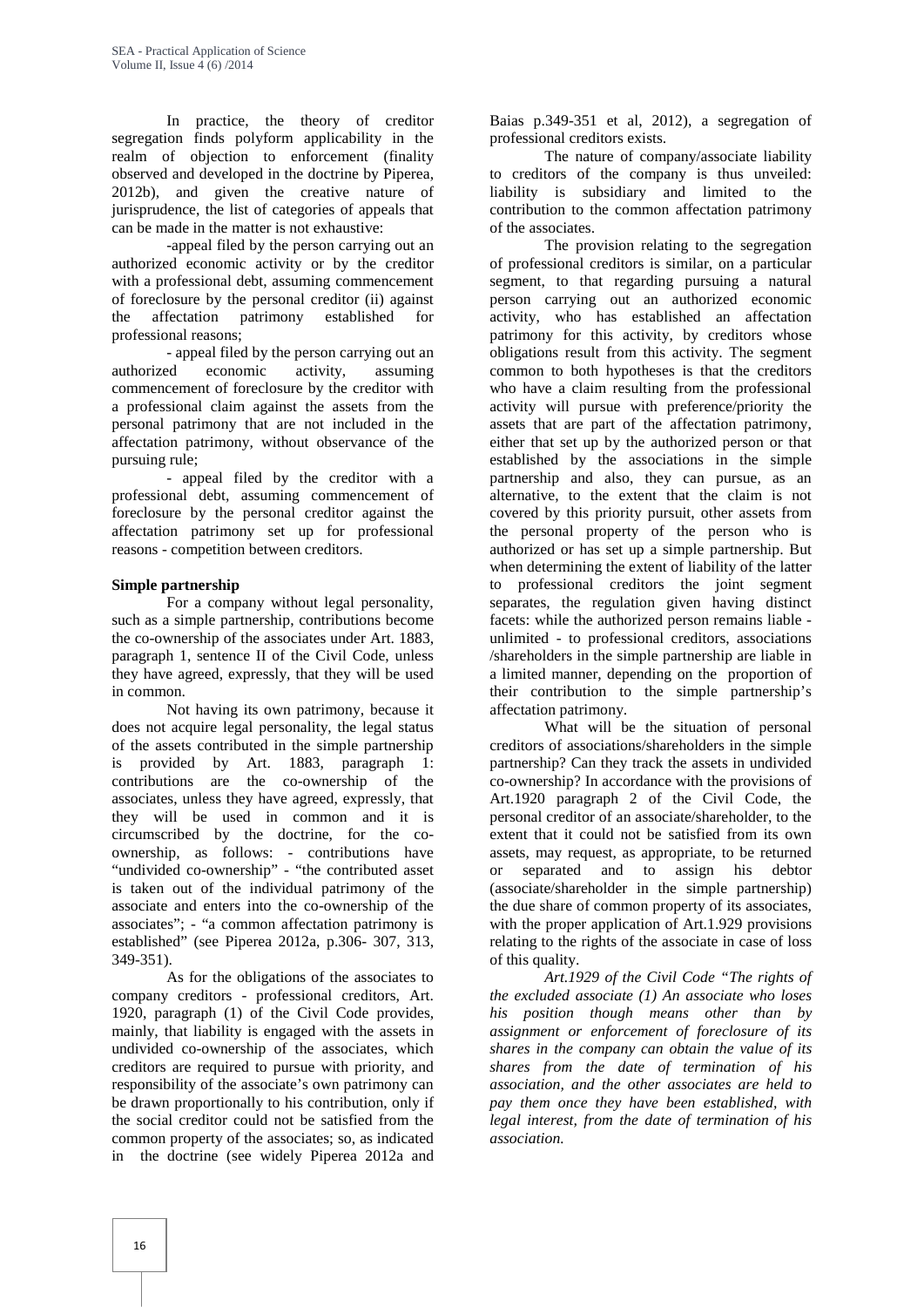*(2) If the parties do not agree on the value of the shares, it will be set by the court under Art. 1901 paragraph (3).*

Notwithstanding the provisions Art.2324, paragraph 4 of the Civil Code regarding the personal creditors of the individual who exercises a liberal profession, for whom a ban is established for pursuing the assets in the affectation patrimony used in the professional activity, the personal creditors of the associate/shareholder in the simple partnership can pursue the assets in undivided co-ownership, as Art.1920 paragraph 2 of the Civil Code covers the creditor's right to request (optional): either to be returned; or to be separated and to assign his debtor (associate/shareholder in the simple partnership) the due share of common property of its associates, previous to this pursuit.

By virtue of the creative role of the doctrine, by corroborating the provisions of Art.1920, paragraph 2 with those of Art. 1908, paragraph 4: "In the absence of an express provision to that effect in the Civil Code, concluded that: the restitution of contribution or separation of common assets may not be requested by personal creditors unless the company has entered into liquidation." (seeBaias*et al* 2012, p.1953; and also Piperea, 2012a, p.350).

*Art.1908, paragraph 4 Civil Code: "The associate of a company with indefinite period may not request, before the expiry of the company, the restitution or equivalent for the share of the property that rightfully belongs to him, unless in the case of his withdrawal or exclusion".*

We conclude that, in consideration of this doctrinal perspective, during the existence of the simple partnership, the common assets of associates which represent an affectation patrimony are protected from the pursuit of the personal creditors of the associate/shareholder, which is beneficial in terms of time, but is incomparable with a 'permanent ban' of personal creditors to pursue the assets affected to the profession, a ban regulated for individuals of a liberal profession. If the simply partnership wants to be, as a result of the regulation in the Civil Code, a contract useful for un-professionals and professionals alike, the latter require greater protection in order to carry out their work.

The regulation according to which the associates/shareholders of the simple partnership answer to professional creditors in a limited manner is also beneficial. They are liable in proportion to their contribution to the common assets, the affectation patrimony of the simple partnership, unlike the authorized person whose liability, with identical context, is unlimited. In a unique way, the Civil Code regulates in Art. 1921 and Art. 1922, the liability towards third parties of apparent and obscure associates who are liable to good faith third parties just like other associates.

#### **Partnership**

Commonly used in business for the association of entities carrying out one or more expressly determined activities, for which they brought in the partnership only certain assets from their own patrimony, in order to share benefits and losses, without the need to form a legal entity distinct from the people who became associate, partnerships developed greatly after 1990.

From partnerships concluded in a public private partnership, in order to develop the different categories of activities, to individuals and/or legal persons who became partners with the purpose of constructing buildings, one of the partner's contribution being the land and the other's the materials and labour required for the construction of buildings for recovery, the so-called "real-estate developers", the legal vehicle for this type of business was a partnership.

Given that the partnership contract ends without the need to form a legal entity that is distinct from the persons associated, therefore there is no own patrimony, distinct from the patrimony of the associated persons (please note that according to the provisions Art.1.950 of the Civil Code, the contract shall be tested only through writing), the state of assets brought into the partnership, according to Art.1952, has the following hypotheses: that provided by Art. 1952, paragraph 1, according to which, as a presumption in the matter of a partnership, the partners remain the owners of the assets made available to the partnership; that provided by Art. 1952, paragraph 2, paragraph 3 and paragraph 4, which targets two categories of assets, namely assets brought into the partnership and those obtained using the former, which the partners may use as we shall see below.

The partners may agree on joint ownership of the partnership for these two categories of assets, and on the transfer in the property of one of the partners for achieving the object of the partnership of the assets made available to the partnership and on regaining the assets made available to the partnership by the partners upon termination of the partnership. As a consequence, the legal regime of assets brought into the partnership, and those obtained using the former, is determined by the parties and can cover the hypotheses stated above.

The perfect hypothesis for a partnership is the one in which, in consideration of the presumption provided by Art.1952, paragraph 1, the partners remain the owners of the assets brought into the partnership and thus the partners' liability is neither limited nor subsidiary, as we shall develop in the following.

Assuming the establishment of a common property of the partnership, in compliance with the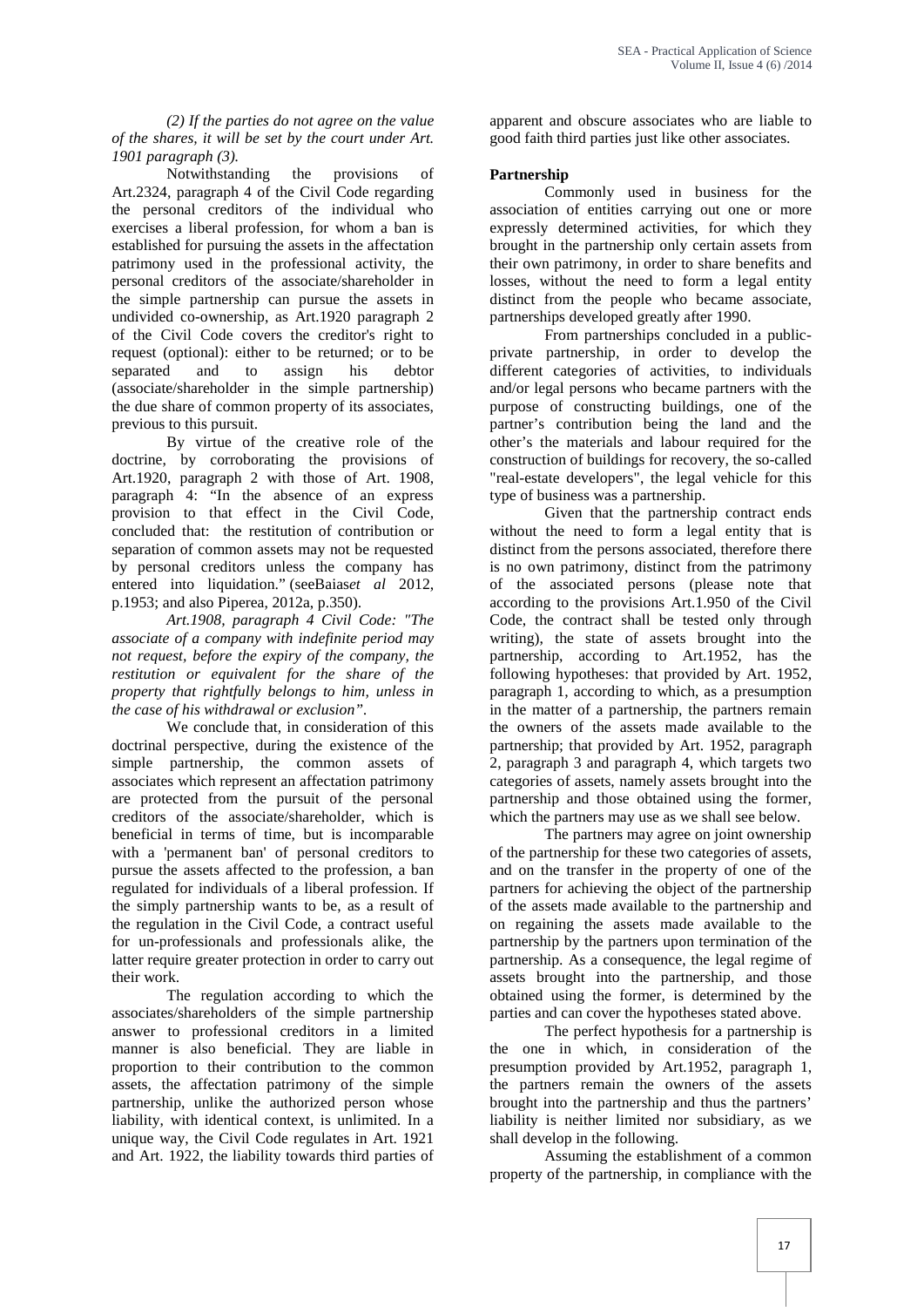requirements of publicity, it cannot be pursued by creditors, so the partners would have no interest in its establishment; the formation of joint ownership of the partnership does not attract a limited pursuit, and to the extent that the creditor cannot be satisfied out of the common property of the partnership, the own patrimony of the partner is to be pursued, similar to a simple partnership; the contribution to the establishment of the partnership is not relevant, since liability is unlimited.

The transfer in the ownership of one of the partners, for achieving the object of the partnership, of assets made available to the partnership in compliance with the requirements of publicity, would it not mean (in terms of the regulation, also the possibility of extending liability toward the patrimony of an obscure partner) an unjust quasi enrichment of the partner who receives the assets made available to the partnership? The patrimony of the latter would also include the assets made available to the partnership, thus emphasizing the patrimony of this partner on which creditors will exercise their pursuit, while reducing the patrimony of the partner from whom the transfer of ownership was operated, and who can be pursued in turn by creditors, if he gets into relationships with third parties.

Parties may provide, in transferring the ownership of assets to the common property of the partnership or one of the partners, corollary to the transfer of this right, that the transfer take place under the condition of regaining in kind the assets made available to the partnership by the partners upon termination of the partnership - could represent a problem and could block the pursuit by creditors, the transfer of ownership of the asset being affected by a suspensive condition.

Under the same regulation contained in Art.1951, according to which the partnership - in relation to third parties - is a distinct person from that of the partners, and cannot acquire legal personality, the relations between partners and those between partners and third parties are summarized in the regulation stipulated in Art. 1951 and Art. 1953:

- the third party has no right on the partnership, he contracts with one of the partners, the visible one (for relations between partners and third parties, underlining the relations: "representative" of partner - obscure partner and their responsibility (Baias et. All, 2012, p.1972), who enters into legal relations with third parties in its own name; the liability of the partner is unlimited, and the patrimony of this partner will be pursued by the creditors of the partnership;

- the other partners, obscure, ignoring the role of the visible partner, may exercise all rights arising out of contracts made by any of them, and in the event that they engage in relations with third parties, act and contract in their own name, their

liability is joint with that of the visible partner for acts concluded by any of them, and the partner's own patrimony can be pursued by the creditors of the partnership. So as not to make the liability of partners to third parties ineffective, art. 1953, paragraph 4 provides that any clause in the partnership contract on limiting liability of partners to third parties is inapplicable.

In conclusion, the liability of the partners to creditors in the partnership is mainly un unlimited liability, in the own name of the visible partner; to the extent that other partners enter into relationships with third parties, they are liable in their own name, the liability being joint with the visible partner.

The mechanism of limitation of liability arising from the acquisition of legal personality is inapplicable to a partnership, liability being neither limited nor subsidiary. As a sanction/remedy for partners who go beyond the borders of the obscure nature of the partnership, given by the visibility of only one of the partners, who enters into relationships with third parties in its own name and has unlimited liability, liability also extends toward the patrimony of the obscure partner, acquiring a joint nature.

From a dual perspective, of the visible partner, and the obscure partner, the personal patrimony of each may be affected by the creditors of the partnership, according to *ut supra* conditions. The personal creditors of the partner, both the obscure and visible, can pursue the patrimony of each of them, entering into a competition with the creditors resulting from the partnership, in accordance with the Code of Civil Procedure, because, in the case referred to Art.1952, paragraph 1, there is no special affectation and the law does not establish any segregation or limitation for them.

When it comes to disputes, a relevant jurisprudence was highlighted in terms of partnerships, following the actions promoted by people who have signed a partnership agreement. The actions were based on the regulation included in the Commercial Code of 1868, Art.251-256, with special focus on: non-fulfilment of obligations to pay the amounts set by the partnership contract and compensations between partners; nullity of clause for establishing a minimum amount guaranteed by one of the partners, on the grounds that it is a leonine clause, because it is seen as an opt-out clause for losses; restitution of assets contributed by a partner; delimitation of the partnership contract legal from legal institutions, assignment of works contract; lease contract; partnership contract, to the extent to which the partnership is simulated to hide these other categories of contracts.

Each of the themes reflected in the *ut supra* case law designate, with pecuniary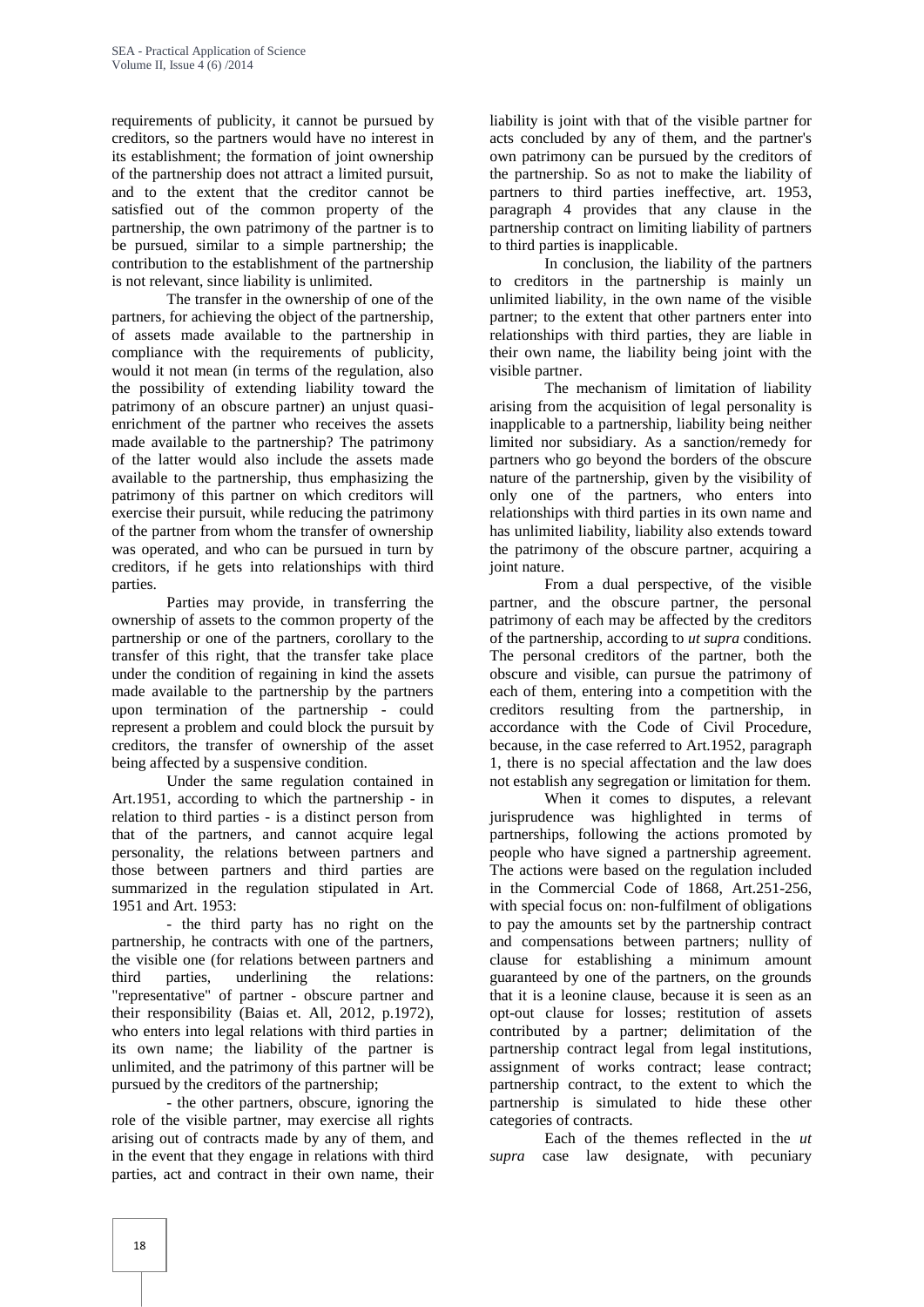connotations, a conditioning on the personal property segment of the partner in the partnership.

A change of the partnership regulation made by the Civil Code targets one of the constant themes revealed by jurisprudence: clause for establishing a minimum amount guaranteed for one of the partners, whose revocation is sought based on it being a leonine clause, because it is seen as an opt-out clause for losses. This clause has a new regulation. In this respect, Art.1954, paragraph 5 of the Civil Code states: *"Any clause that establishes a minimum guaranteed level of benefits for one or several of the partners is deemed unwritten." (*see Decision no. 327/2012)

The regulation given by Art.1954, paragraph 5 of the Civil Code for establishing a minimum guaranteed amount for one/several of the partners, is in line with the remedies introduced by the Civil Code, so it is considered unwritten in the partnership contract (for clauses deemed unwritten in the Civil Code see Iona cu  $2011$ , p.27-36), which will cause a change of case law. Jurisprudence, in *ut supra* solutions, has established that the clause establishing a minimum guaranteed amount for one of the partners is not a leonine clause because this way of sharing the benefits, established by the partnership contract, does not preclude participation in losses and does not violate the purpose and conditions of the partnership or, more precisely, that leonine clauses are forbidden, which favours some partners at the expense of others, because that would violate the fundamental principle of equality of parties in a commercial business. The division of benefits established by the partnership contract, through the clause in which the claimant was not awarded all the gain and it was not exempt from participation in losses, but assumed participation in losses seeing as it accepted a minimum percentage "... no less than ...", does not exclude participation in losses and does not violate the purpose and conditions of the partnership. (see Decision no. 1851/2003).

In another jurisprudential solution it was established that the clause establishing a minimum guaranteed amount for one/several of the partners is a leonine one, as it is equivalent to the claimant's non-participation to any losses, leading him to cash in on benefits in any situation, even if in a smaller amount than expected. (see ICCJ Decision no. 1177/2004 and Sauleanu 2009, p.57-61).

The change of jurisprudence based on the provisions of Art.1954, paragraph 5 of the Civil Code, will consist in the fact that any clause which sets a minimum guaranteed level of participation in benefits for one or several of the partners shall be deemed unwritten, therefore the parties will determine the partnership clauses regarding bonuses and losses under the principle of contractual freedom, but subject to Art.1954, paragraph 5 of the Civil Code, such clause will be

considered non-existent (see with regard to the legal norm and values in question, Bobos, Buzdugan, Rebreanu, 2008*,* p. 329, 334).

The new regulation of the clause for establishing a minimum guaranteed amount for one/several of the partners will remove the possibility to conclude partnerships that simulate other types of contracts, such as a lease, but also increases the risk of the contract, in that, in sharing the benefits of the partnership, one/several partners will not be able to collect - under a less fruitful partnership - a guaranteed minimum amount, which would take effect on the personal property segment of the partner in the partnership, attracting a possible reduction of it.

The conclusion that it made in such circumstances is that, the partnership, based on current and perspective conditions in the business environment, and the regulation given by the Civil Code, has no future.

#### **Acknowledgment**

*The present article is part of the research project "Guide to the legal regime of foreign investments in Romania – Doing business in Romania" that is carried out during the university year 2014-2015 within the "Dimitrie Cantemir" Christian University of Bucharest, Faculty of Law Cluj Napoca.*

#### **BIBLIOGRAPHY**

- [1] Baias,Fl., Eugen Chelaru. R. Constantinescu, I. Macovei, *Noul cod civil. Comentariu pe articole*, Editura C. H. Beck, Bucure ti, 2012;
- [2] Boboş, G. Buzdugan, C. Rebreanu, V. *Teoria gerală a statului şi dreptului,* Argonaut, Cluj‐Napoca, 2008;
- [3] Catana R., 2013, *Drept comercial in Power point*, Bucuresti, Ed. Juridica;
- [4] Codul Civil republicat in Monitorul Oficial, Partea I nr. 505 din 15 iulie 2011;
- [5] Decizia nr. 1177/2004din 10 februarie 2004, dosar nr. 1979/2003, Înalta Curte de Casa ie si Justi ie, Sec ia Civil, accesata la data de 22.11.2014 pe http://legeaz.net/spete-civil-iccj- 2004/decizia-1177-2004;
- [6] Decizia nr. 327/2012 din 31 ianuarie 2012, dosar nr. 3213/118/2009, Înalta Curte de Casa je si Justi je, Sec ja a II-a civil, accesata la data de 25.07.2014 pe http://legeaz.net/spete-civil-iccj-2012/decizia- 327-2012
- [7] Decizia nr.1851 din 26 martie 2003, Înalta Curte de Casa ie si Justi ie, Sec ia comercial, accesata per contra per contra per contra per contra per contra per contra per contra per contra per contra per http://spete.avocatura.com/speta.php?pid=1111 5 la data de 02.08.2014;
- [8] Ionaşcu, T., 2011, *Natura juridicå a clauzelor considerate nescrise*, Analele Universit ii